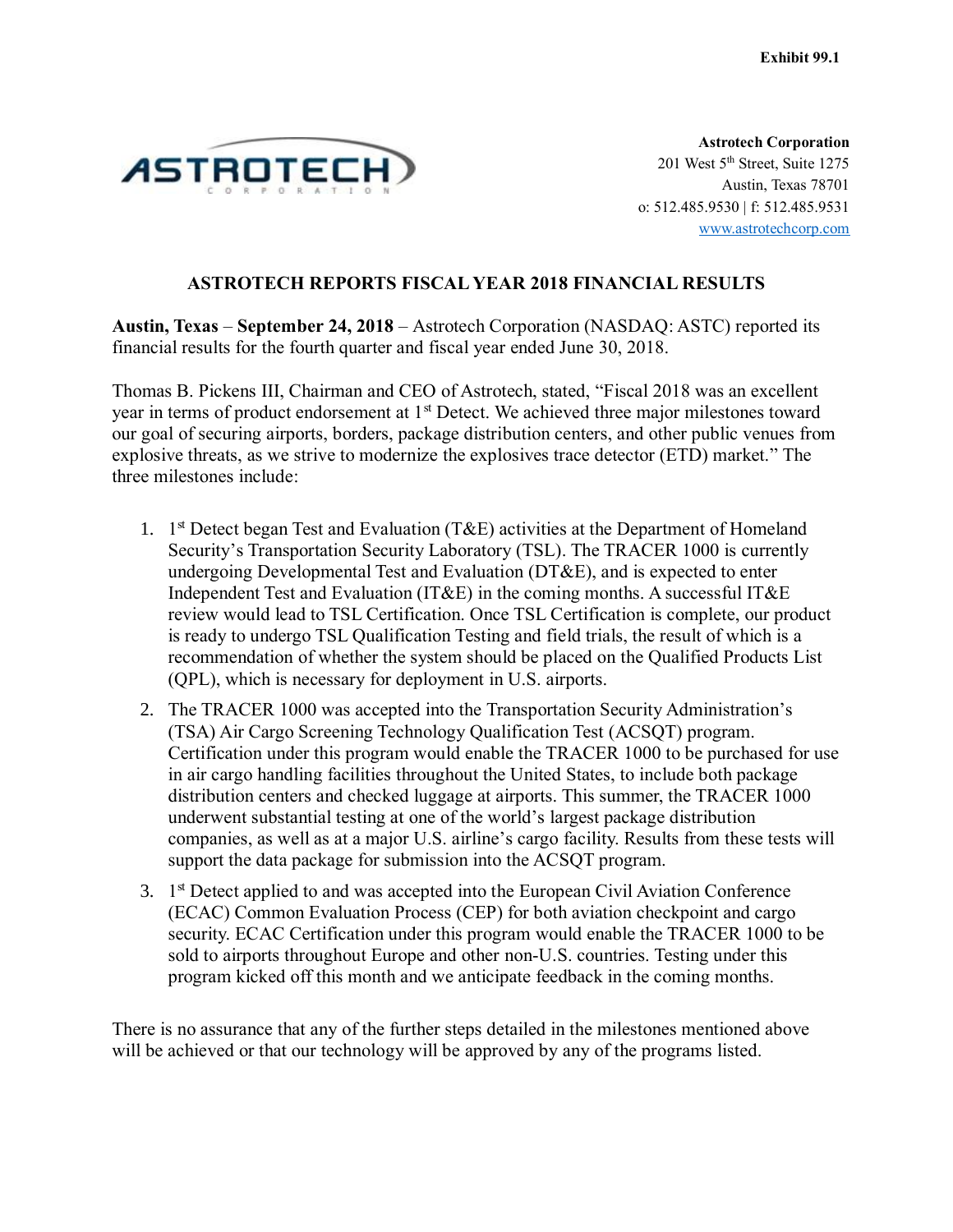"We believe these three programs represent the airport security and detection industry's most rigorous technology review programs," continued Pickens. "Government and commercial customers throughout the world consider certifications under these programs in their procurement decisions and investment strategies.

"The TRACER 1000 would be the first certified ETD driven by mass spectrometry, a technology that we believe offers far superior detection as compared to the currently-deployed, ion-mobility spectrometry (IMS)-based ETDs. With a near-zero false alarm rate, very high levels of specificity, and a considerably expanded library of compounds, our solution is expected to fill critical security gaps by improving screening efficiency, increasing throughput, and enabling officials to stay ahead of evolving threats.

"At Astral Images, we entered into a partnership with ColorTime, a leading post-production house, to incorporate our proprietary Image Correction and Enhancement (ICE™) software and scanner hardware into their workflow. With ColorTime's customer base comprised of many major film studios, we are encouraged by the potential for our products to gain exposure on a larger scale," concluded Pickens.

# **Fiscal Year Financial Highlights**

*Management continues efforts to optimize our resources while reducing cost and adding financial flexibility.*

- On July 3, we announced the filing of a universal shelf registration statement on Form S-3 with the United States Securities and Exchange Commission (SEC). On August 20, the shelf registration statement became effective. The shelf registration statement provides flexibility in regards to our capital raising options.
- Currently, monthly cash burn has been reduced to just over \$750 thousand, a 15.0% reduction from our run rate in fiscal year 2018. This decrease was mainly driven by a reduction of headcount, optimizing our workforce, and an ongoing emphasis on cost reduction. Further, this represents a 33.3% decrease from the end of fiscal year 2016, when such cost cutting measures began.
- Astrotech Corporation had no debt at June 30, 2018.

## **About Astrotech**

Astrotech (NASDAQ: ASTC) is a science and technology development and commercialization company that launches, manages, and builds scalable companies based on innovative technology in order to maximize shareholder value. **1 st [Detect](https://www.1stdetect.com/?utm_campaign=2018-pr&utm_source=astc&utm_medium=businesswire&utm_content=20180924-10k-boiler-1d)** develops, manufactures, and sells chemical analyzers for use in the security, defense, healthcare, and environmental markets. **[Astral Images](http://www.astral-images.com/?utm_campaign=2018-pr&utm_source=astc&utm_medium=businesswire&utm_content=20180924-10k-boiler-astral)** sells film-to-digital image enhancement, defect removal, color correction, and post processing software, providing economically feasible conversion of film to the new 4K ultra-high definition (UHD), high-dynamic range (HDR) format. Astrotech is headquartered in Austin, Texas. For information, please visit [www.astrotechcorp.com.](http://www.astrotechcorp.com/?utm_campaign=2018-pr&utm_source=astc&utm_medium=businesswire&utm_content=20180924-10k-boiler-astc)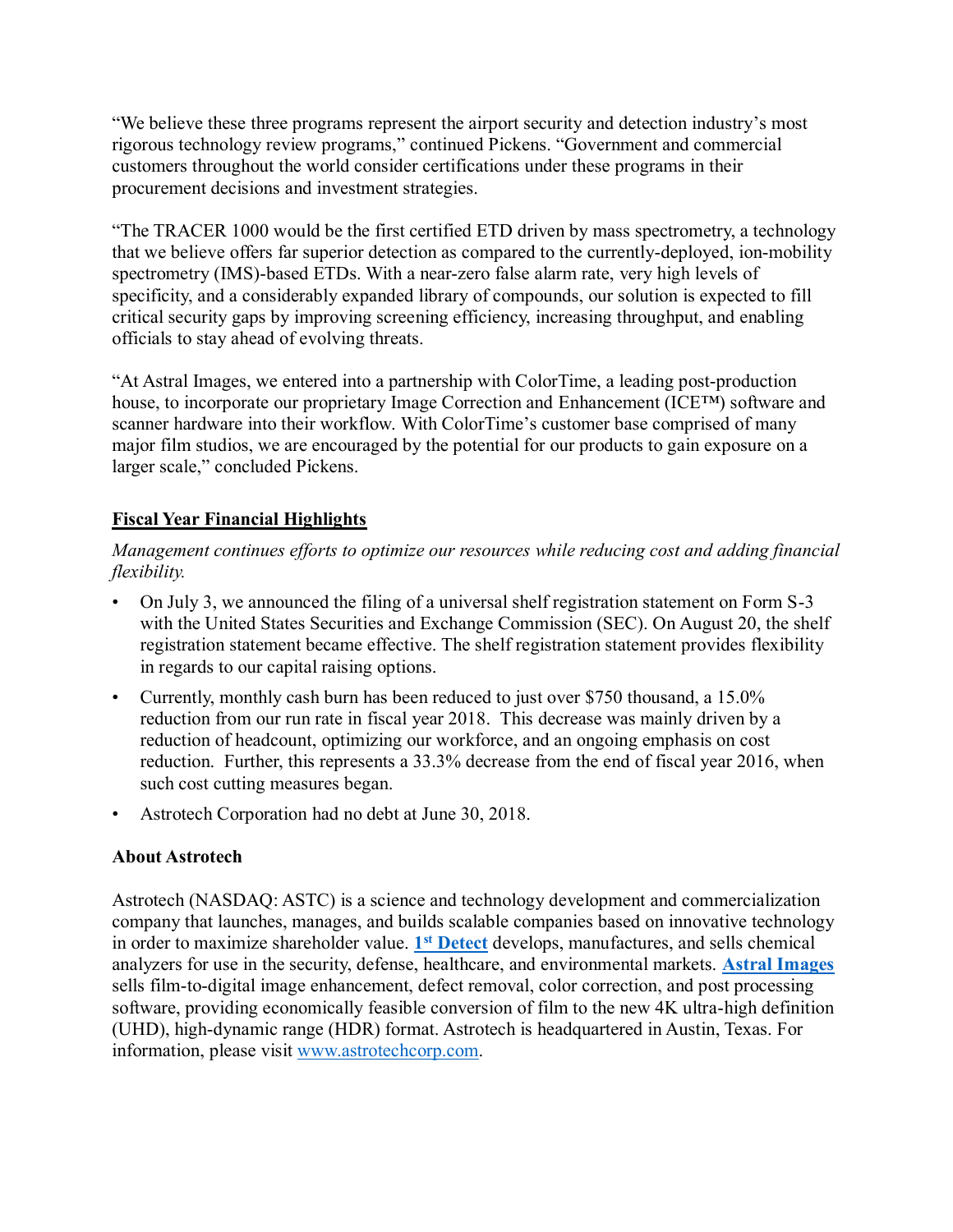*This press release contains forward-looking statements that are made pursuant to the Safe Harbor provisions of the Private Securities Litigation Reform Act of 1995. Such forward-looking statements are subject to risks, trends, and uncertainties that could cause actual results to be materially different from the forward-looking statement. These factors include, but are not limited to, whether we can successfully develop our proprietary technologies and whether the market will accept our products and services, as well as other risk factors and business considerations described in the Company's Securities and Exchange Commission filings including the annual report on Form 10-K. Any forward-looking statements in this document should be evaluated in light of these important risk factors. The Company assumes no obligation to update these forward-looking statements.*

**Company Contact**: Eric Stober, Chief Financial Officer, Astrotech Corporation, (512) 485-9530

**IR Contact**: Nicole Conser, Marketing Director, Astrotech Corporation, (512) 485-9530

*Tables follow*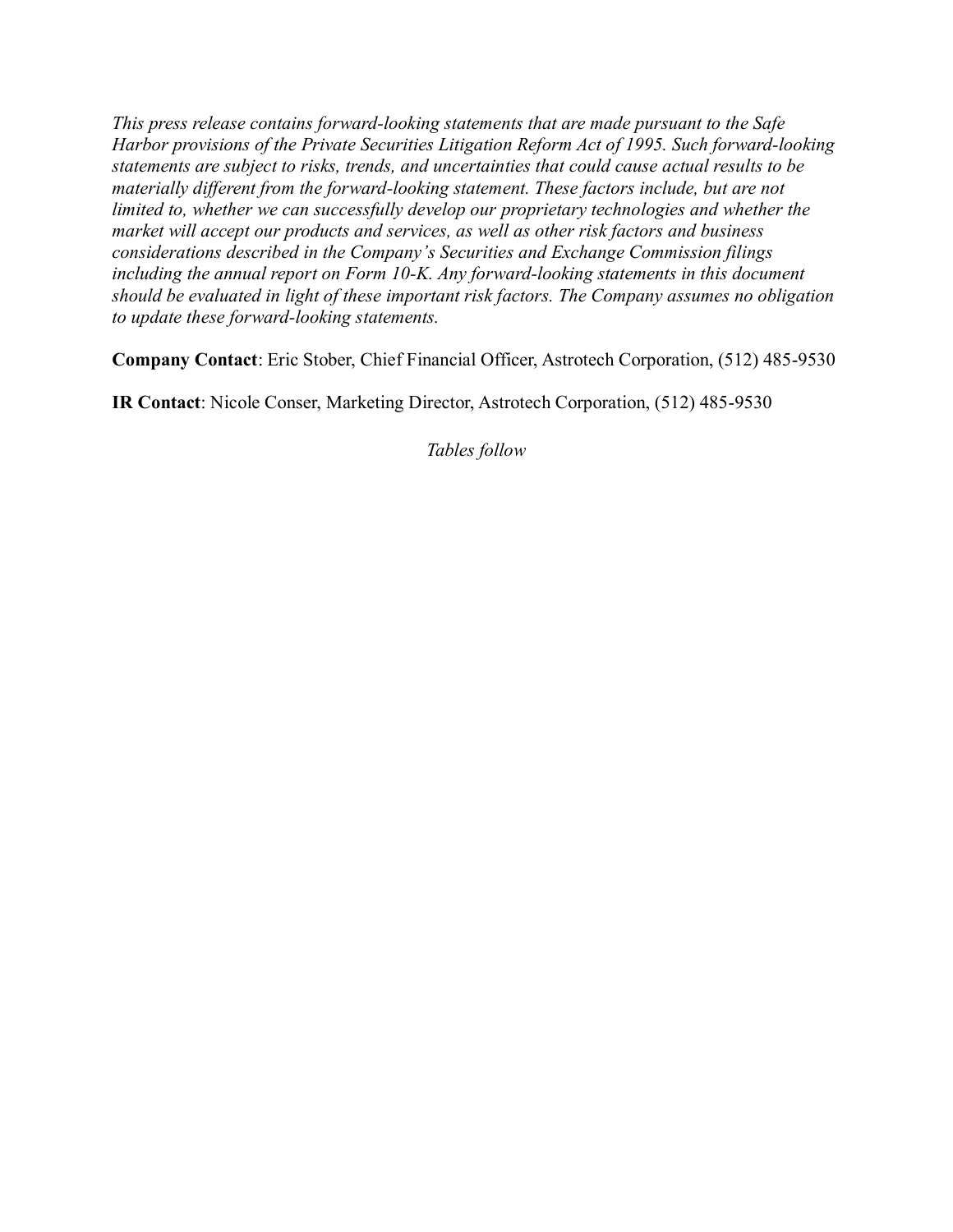#### **ASTROTECH CORPORATION**

# Consolidated Statements of Operations and Comprehensive Loss

(In thousands, except per share data)

|                                                                           |               | <b>June 30,</b> |               |           |
|---------------------------------------------------------------------------|---------------|-----------------|---------------|-----------|
|                                                                           |               | 2018            |               | 2017      |
| Revenue                                                                   | $\mathcal{S}$ | 86              | \$            | 2,328     |
| Cost of revenue                                                           |               | 36              |               | 1,293     |
| <b>Gross profit</b>                                                       |               | 50              |               | 1,035     |
| Operating expenses:                                                       |               |                 |               |           |
| Selling, general and administrative                                       |               | 5,629           |               | 7,508     |
| Research and development                                                  |               | 6,065           |               | 5,587     |
| Loss on impairment of long-lived assets                                   |               | 1,693           |               |           |
| Total operating expenses                                                  |               | 13,387          |               | 13,095    |
| <b>Loss from operations</b>                                               |               | (13, 337)       |               | (12,060)  |
| Interest and other income, net                                            |               | 86              |               | 306       |
| Loss from operations before income taxes                                  |               | (13,251)        |               | (11,754)  |
| Income tax expense                                                        |               |                 |               | (2)       |
| <b>Net loss</b>                                                           |               | (13,251)        |               | (11,756)  |
| Less: Net loss attributable to noncontrolling interest                    |               |                 |               | (174)     |
| <b>Net loss attributable to Astrotech Corporation</b>                     | \$            | (13,251)        | \$            | (11, 582) |
| Weighted average common shares outstanding:                               |               |                 |               |           |
| Basic and diluted                                                         |               | 4,061           |               | 4,084     |
| Basic and diluted net loss per common share:                              |               |                 |               |           |
| Net loss attributable to Astrotech Corporation                            | $\mathcal{S}$ | (3.26)          | -\$           | (2.84)    |
| Other comprehensive loss, net of tax:                                     |               |                 |               |           |
| Net loss attributable to Astrotech Corporation                            | $\mathcal{S}$ | (13,251)        | $\mathcal{S}$ | (11,582)  |
| Available-for-sale securities                                             |               |                 |               |           |
| Net unrealized losses, net of zero tax expense                            |               | (94)            |               | (20)      |
| Reclassification adjustment for realized losses included in net loss, net |               |                 |               |           |
| of zero tax expense                                                       |               | 124             |               | 60        |
| <b>Total comprehensive loss attributable to Astrotech Corporation</b>     | \$            | (13,221)        | \$            | (11, 542) |